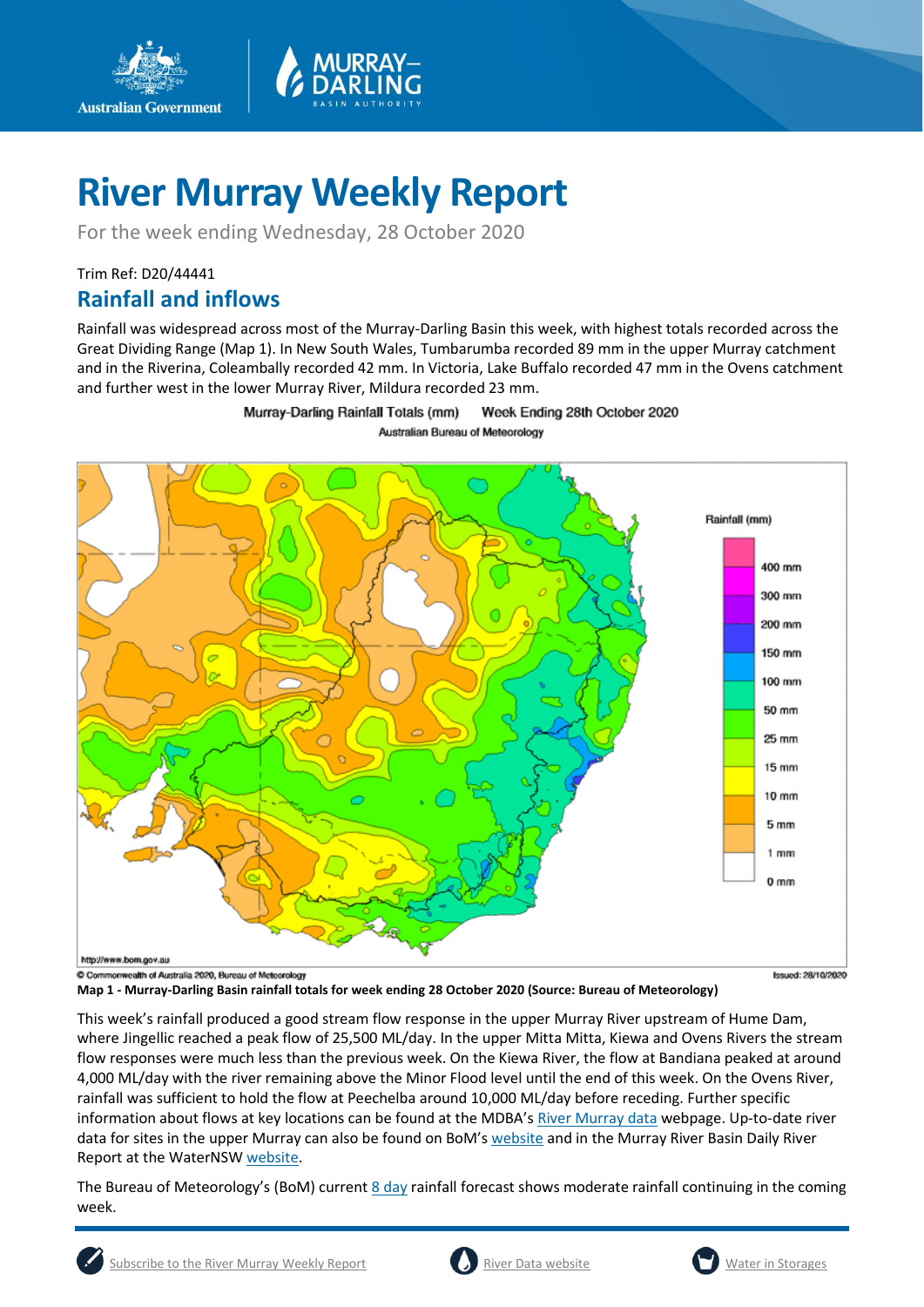## **River operations**

- Hume dam releases increased to meet Yarrawonga environmental target flow
- Water for the environment supporting Murray Cod outcomes in the Murray and Lower Darling
- Lake Victoria storage forecast to increase as tributary inflows downstream of Hume are re-regulated

## **Water quality impacts**

Amber alerts for **blue-green algae** remain current in the River Murray system for the Gulpa Creek at Mathoura, the Edward River at Old Morago, River Murray at Tooleybuc, Buronga and Lock 8. An Amber alert is now also in place at Picnic Point, Barham and Murray Downs on the Murray. It is important that water users regularly keep up to date with algal alerts, notices and health warnings. This information is available throug[h Goulburn-Murray Water](https://www.g-mwater.com.au/news/bga) and [WaterNSW.](https://www.waternsw.com.au/water-quality/algae)

Following the Bureau of Metrology's [declaration of La Niña](http://www.bom.gov.au/climate/enso/) and continued [wet rainfall outlook](http://www.bom.gov.au/climate/outlooks/#/rainfall/summary) across south eastern Australia, Murray Darling Basin communities should be aware there is a significant risk of hypoxic blackwater events occurring particularly in New South Wales. After three hot and dry years, floodplains have a high load of leaf litter and other organic material. La Niña conditions in spring increase the risk of heavy rain and flooding, which can wash organic matter into waterways and lead to hypoxic blackwater events. More information is provided in [a MDBA and](https://www.mdba.gov.au/media/mr/joint-mdba-nsw-media-release-welcome-spring-rains-bring-heightened-risk-blackwater-lachlan)  [WaterNSW joint media release.](https://www.mdba.gov.au/media/mr/joint-mdba-nsw-media-release-welcome-spring-rains-bring-heightened-risk-blackwater-lachlan)

### **River operations**

Over the past week, MDBA total active storage increased by 140 GL to 5,123 GL (61% capacity).

At **Dartmouth Reservoir**, the [storage](https://riverdata.mdba.gov.au/dartmouth-dam) level increased by 32 GL to 2,307 GL (60% capacity). The release, measured at Colemans, continued to target the minimum flow rate of 200 ML/day.

At **Hume Reservoir** th[e storage](https://riverdata.mdba.gov.au/hume-dam) level increased by 119 GL to 2,367 GL (80% capacity). Releases from Hume reduced throughout the week to 600 ML/day (minimum release) with forecast heavy rainfall. With a limited tributary response observed after rainfall, the Hume release has increased again to the current rate of 6,000 ML/day. Currently, the Hume release above 600 ML/day is [water](https://www.environment.gov.au/water/cewo/catchment/southern-spring-flow-2020) for the environment, released to help meet a target flow rate downstream at Yarrawonga Weir. The release is expected to increase further in coming days depending on further rainfall forecast.

At **Lake Mulwala,** the pool [level](https://riverdata.mdba.gov.au/yarrawonga-weir-upstream) is 124.73 m AHD and within the normal operating range of between 124.6 and 124.9 m AHD. Diversion at the major irrigation off-takes reduced this week in response to rainfall and have increased again. Diversion to Mulwala Canal is currently 1,200 ML/day and on the Victorian side, about 600 ML/day is being diverted into Yarrawonga Main Channel. Without significant rainfall forecast, diversions are expected to continue at or above these rates.

The **Yarrawonga Weir release** has continued this week at 15,000 ML/day. The release has been met by a combination of tributary inflows from the **Ovens River** (Wangaratta peaked at 14,000 ML/day) and **Kiewa River**  (Bandiana peaked at 4,900 ML/day), and **environmental water** released from Hume [on behalf of environmental](https://www.environment.gov.au/water/cewo/catchment/southern-spring-flow-2020)  [water holders.](https://www.environment.gov.au/water/cewo/catchment/southern-spring-flow-2020) The target release of 15,000 ML/day will continue over coming weeks to provide water levels that support the Murray Cod nesting season, while also increasing lateral connectivity between the River Murray and the **Barmah—Millewa Forest**. This greater connectivity has been enabled by the opening of selected regulators in the forest. This helps promote increased productivity in the river and supports plants and animals in the forest. All actions associated with water for the environment are tracked and water usage debited from environmental water holder accounts.

Should rainfall produce significant stream flows in the Ovens and Kiewa Rivers, the flow downstream of Yarrawonga may return above 15,000 ML/day. BoM produce 7-day stream flow forecasts for a number of tributaries including the Ovens and Kiewa Rivers and these are available on their [website.](http://www.bom.gov.au/water/7daystreamflow/)



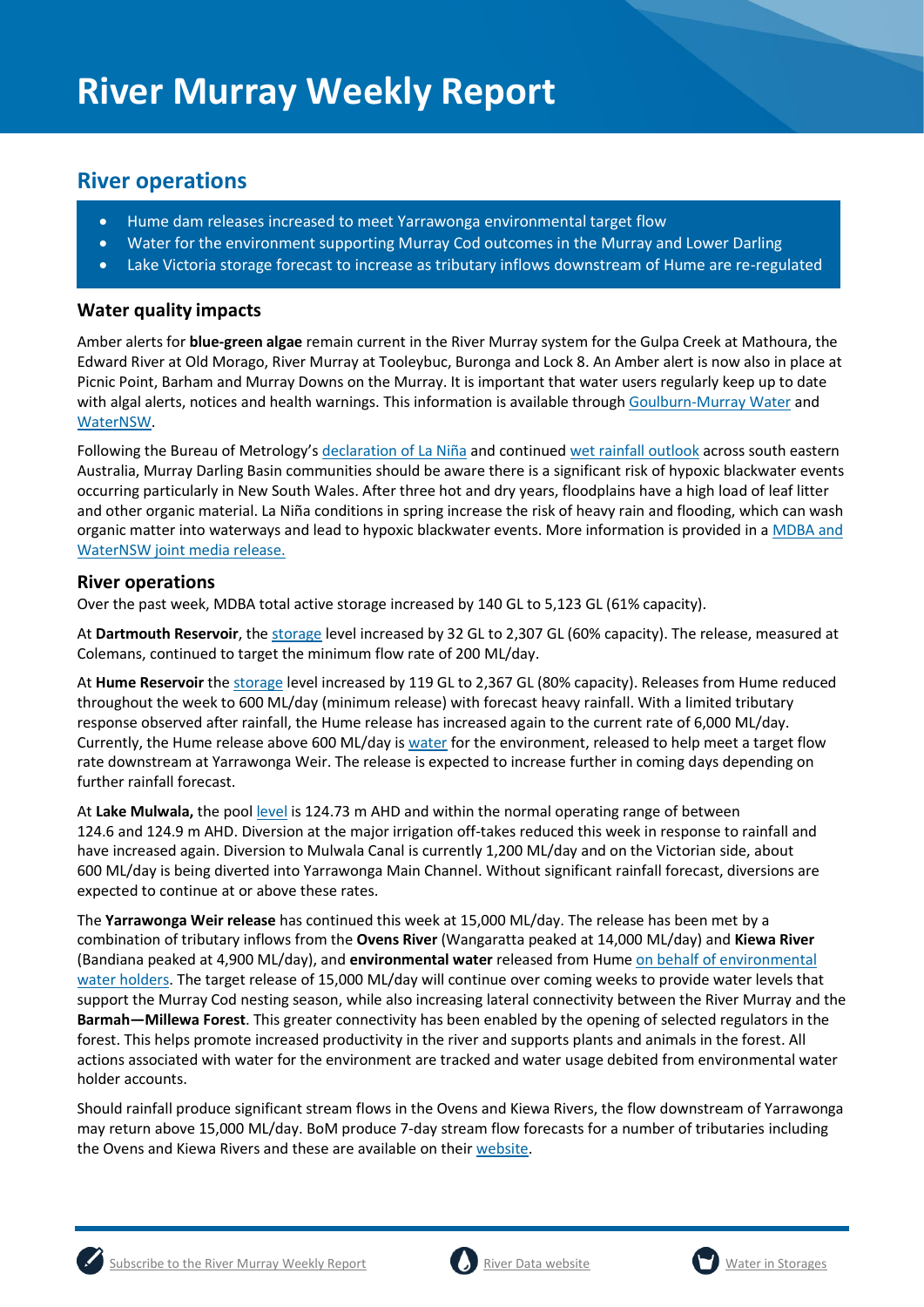This week flow through the **Edward River Offtake** averaged around 1,550 ML/day, while flow through the **Gulpa Creek Offtake** was increased to around 700 ML/day to help fill wetlands adjacent to the creek. As additional water moves through Millewa forest and into the Edward River the release from Stevens Weir increased from 1,800 to 2,400 ML/day and is expected to remain around this rate, depending on upstream irrigation demands.

On the **Goulburn River**, the flow measured at [McCoys Bridge](https://riverdata.mdba.gov.au/mccoy-bridge) gradually reduced this week from 6,000 ML/day and is currently near 3,250 ML/day. The majority of this flow is comprised of water for the environment while the remainder is from recent rainfall and will be used to meet downstream demands along the Murray or be reregulated in Lake Victoria. Information regarding opportunities for allocation trade between the Goulburn and Murray Valleys is available at the Victorian water register [website.](http://waterregister.vic.gov.au/water-trading/allocation-trading#AllocationTradeOpportunities)

[Diversions](https://riverdata.mdba.gov.au/national-channel-ds-torrumbarry-headworks) to National Channel from the **Torrumbarry Weir** pool reduced to 650 ML/day with rainfall and is expected to increase this week towards 1,200 ML/day. A portion of this flow is being used to maintain baseflows in the Gunbower Creek with the aim of providing increased habitat for native fish and other aquatic animals over the spring period. Flow in Gunbower Creek returns to the River Murray via Koondrook Spillway, downstream of Torrumbarry Weir near Barham. This week the [release downstream](https://riverdata.mdba.gov.au/torrumbarry-weir-downstream) of Torrumbarry Weir averaged around 12,000 ML/day.

Inflow from the **Murrumbidgee River**, measured a[t Balranald,](https://riverdata.mdba.gov.au/balranald-weir-downstream) averaged around 1,200 ML/day. Flows are expected to increase gradually over the coming weeks with higher tributary flows in the lower Murrumbidgee River from recent rainfall. Th[e Murrumbidgee IVT balance](https://www.waternsw.com.au/customer-service/ordering-trading-and-pricing/trading/murrumbidgee) is open for trade from the Murray to the Murrumbidgee (102 GL) but remains closed for trade from the Murrumbidgee to the Murray.



**Photo 1 – Murrumbidgee River at Gundagai (photo courtesy: Aaron Thomson)**

At **Euston Weir**, th[e weir pool level](https://riverdata.mdba.gov.au/euston-weir-upstream) is at FSL. Th[e downstream release](https://riverdata.mdba.gov.au/euston-weir-downstream) increased to 14,800 ML/day and expected to average around this rate in the coming week.



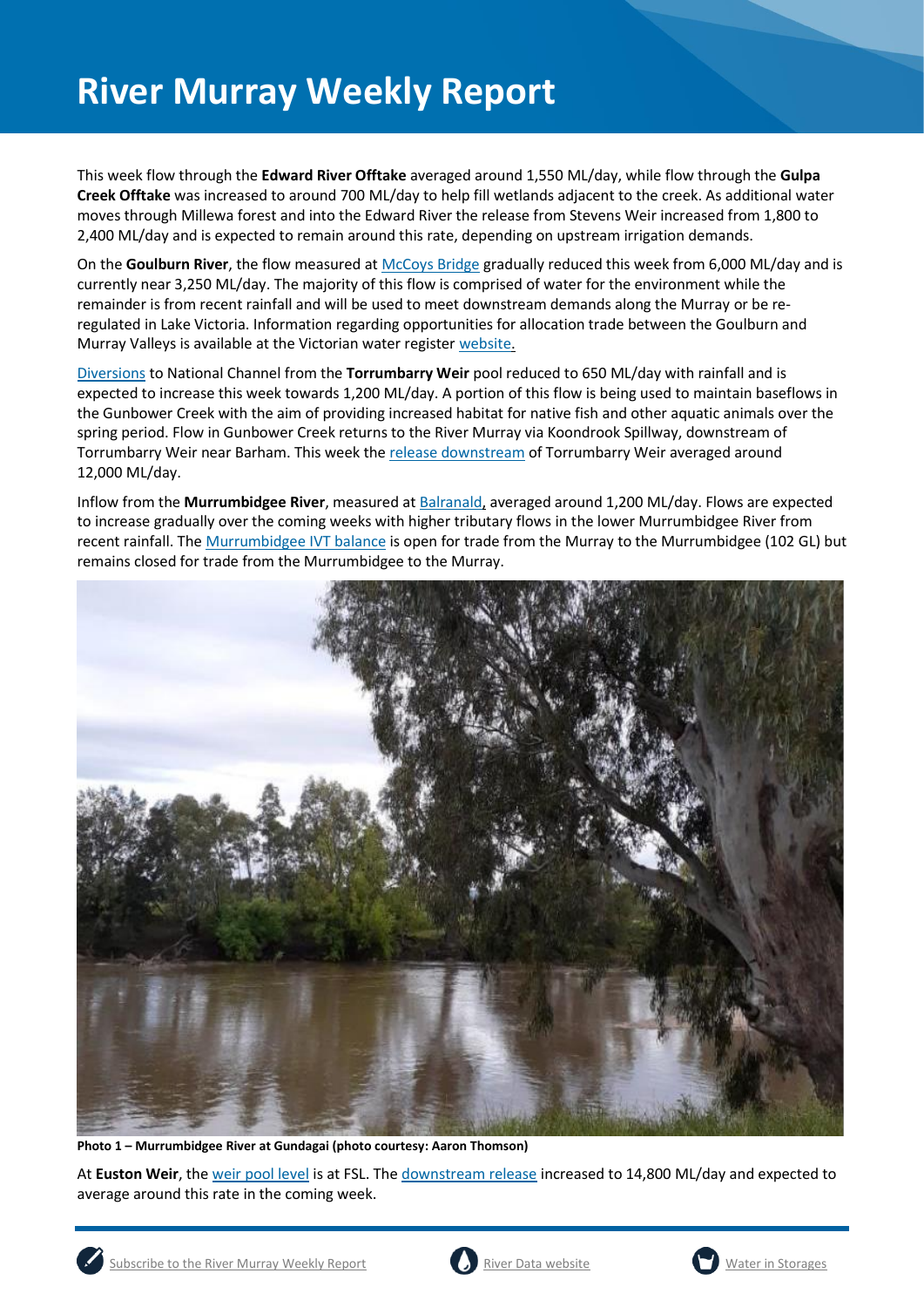**Menindee Lakes** [storage](https://riverdata.mdba.gov.au/menindee-lakes-combined-storage) eased this week to around 451 GL (26% capacity). The downstream release, measured at Weir 32, remains near 400 ML/day, with small releases of water for the environment continuing to help boost the rate above the normal minimum target. These flows aim to improve the condition of the lower Darling and help Murray Cod breed this spring. For more information refer to the [Commonwealth Environmental Water Office](https://www.environment.gov.au/cewo/media-release/lower-darling-baaka-flows-boosted) and [NSW Department of Planning, Industry and Environment.](https://www.environment.nsw.gov.au/news/spring-flow-for-fish-in-the-lower-darling-baaka-river) Some [water restrictions](https://www.industry.nsw.gov.au/water/allocations-availability/temporary-water-restrictions) remain current in NSW. Links to drought services and assistance can be accessed via the MDB[A drought webpage.](https://www.mdba.gov.au/managing-water/drought-murray-darling-basin)

At **Wentworth Weir**, the weir pool level is being managed at around FSL. The downstream flow increased this week from 10,800 ML/day to the current rate near 14,200 ML/day and is expected to remain around this rate for the coming week.

Downstream at **Lock 9, Lock 8 and Lock 7** weir pools continue to vary near FSL, within their normal operating range.

The [storage](https://riverdata.mdba.gov.au/lake-victoria) level at **Lake Victoria** fell this week by 8 GL to 620 GL (92% capacity) as releases were made to deliver the required flow to South Australia. The volume stored in Lake Victoria is forecast to start to rise again over the coming week as recent inflows from tributaries downstream of Hume arrive and are captured, contributing to improved water availability for all water entitlement holders.

As reported in last week's River Murray weekly report, updated forecasts continue to indicate that all flows arriving at Lake Victoria in excess of South Australian requirements can be captured and re-regulated into Lake Victoria. The MDBA continues to monitor system flows and demand conditions closely and will keep readers up to date on the impact of any future rain and the potential for renewed unregulated flows. We encourage irrigators to stay in touch with their water resource manager for any updates on the potential availability of access to supplementary water licences. For a description on the current flow conditions within the River Murray System, please listen to this [recent interview](https://twitter.com/MD_Basin_Auth/status/1321676698920853505) on the MDBA's twitter.

The [flow](https://riverdata.mdba.gov.au/flow-south-australia-calculated) to **South Australia** averaged around 11,900 ML/day and includes the October South Australian monthly Entitlement plus water for the environment and traded volumes. Over the coming days the flow is expected to reduce to around 10,000 ML/day.

The **Lower Lakes** 5-day average water level is 0.84 m AHD. Increased barrage releases will continue to be made when conditions allow to push fresh water into the Coorong. For information on barrage releases and South Australia's Entitlement flow, see the South Australian Department for Environment and Water Weekly [River Murray](https://www.environment.sa.gov.au/topics/river-murray/flow-reports)  [Flow Report.](https://www.environment.sa.gov.au/topics/river-murray/flow-reports)

### **For media inquiries contact the Media Officer on 02 6279 0141**

ANDREW REYNOLDS Executive Director, River Management



**Australian Government** 







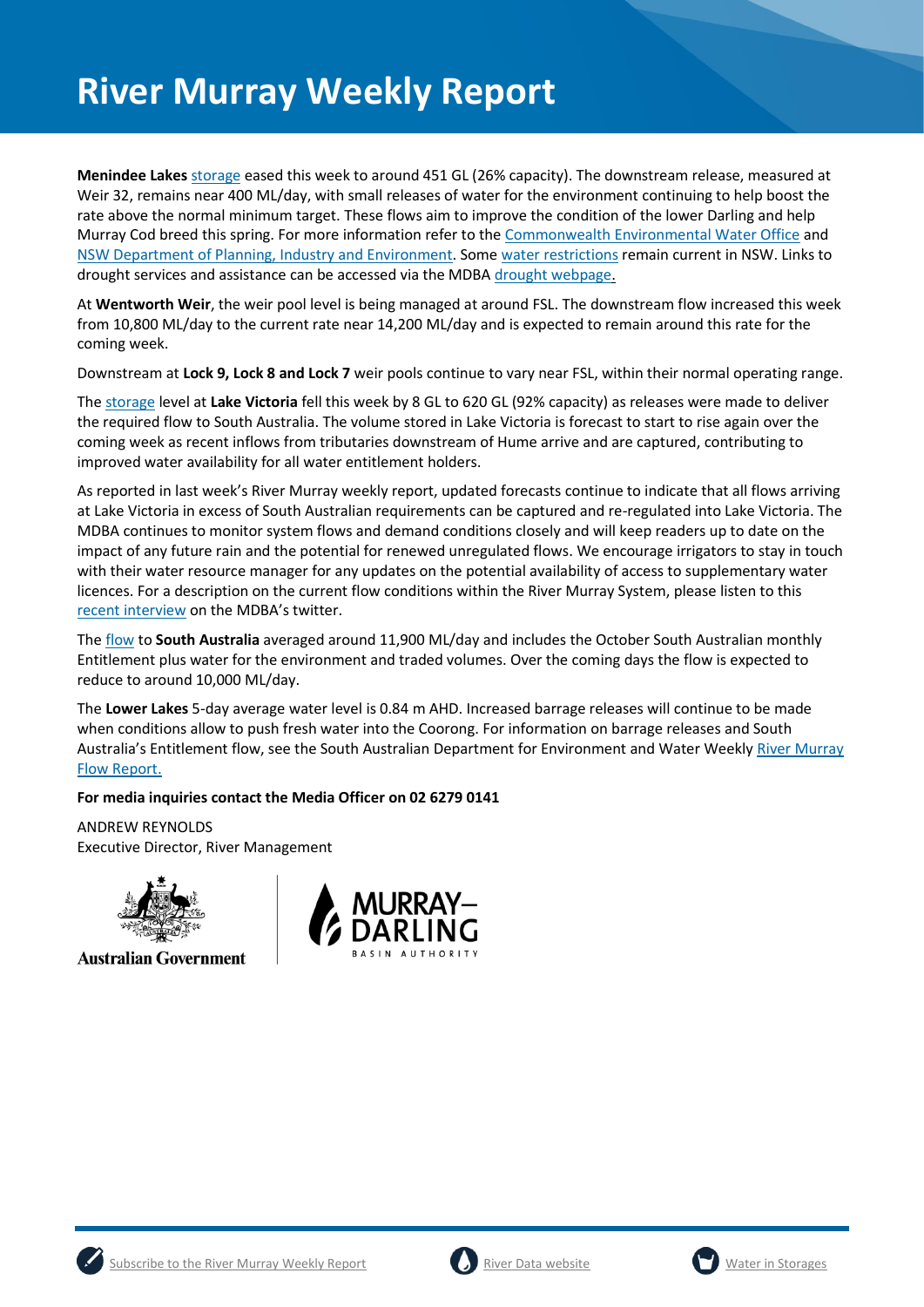#### Water in Storage Week ending Week ending Wednesday 28 Oct 2020

| <b>MDBA Storages</b>             | Full<br>Supply<br>Level | Full<br>Supply<br>Volume | Current<br>Storage<br>Level | Current | Storage | Dead<br>Storage | Active<br>Storage | Change in Total<br>Storage for the<br>Week |
|----------------------------------|-------------------------|--------------------------|-----------------------------|---------|---------|-----------------|-------------------|--------------------------------------------|
|                                  | (m AHD)                 | (GL)                     | $(m$ AHD)                   | (GL)    | %       | (GL)            | (GL)              | (GL)                                       |
| Dartmouth Reservoir              | 486.00                  | 3856                     | 458.62                      | 2 3 0 7 | 60%     | 71              | 2 2 3 6           | $+32$                                      |
| Hume Reservoir                   | 192.00                  | 3 0 0 5                  | 188.73                      | 2 3 9 0 | 80%     | 23              | 2 3 6 7           | $+119$                                     |
| Lake Victoria                    | 27.00                   | 677                      | 26.53                       | 620     | 92%     | 100             | 520               | $-3$                                       |
| Menindee Lakes                   |                         | 1 731*                   |                             | 451     | 26%     | (- -) #         |                   | -8                                         |
| <b>Total</b>                     |                         | 9 2 6 9                  |                             | 5768    | 62%     | $ -$            | 5 1 2 3           | $+140$                                     |
| <b>Total Active MDBA Storage</b> |                         |                          |                             |         |         |                 | $61\%$ ^          |                                            |

#### **Major State Storages**

| <b>Burriniuck Reservoir</b> | 026     | 844     | 82% |     | 841   | +29   |
|-----------------------------|---------|---------|-----|-----|-------|-------|
| <b>Blowering Reservoir</b>  | 631     | 372     | 84% | 24  | 348   | $+27$ |
| Eildon Reservoir            | 3 3 3 4 | 2 2 7 2 | 68% | 100 | 2 172 | +74   |

\* Menindee surcharge capacity – 2050 GL \*\* All Data is rounded to nearest GL \*\*

# NSW has sole access to water when the storage falls below 480 GL. MDBA regains access to water when the storage next reaches 640 GL. ^ % of total active MDBA storage

| <b>Snowy Mountains Scheme</b> | Snowy diversions for week ending 27 Oct 2020 |                    |                  |           |                 |  |
|-------------------------------|----------------------------------------------|--------------------|------------------|-----------|-----------------|--|
| <b>Storage</b>                | Active Storage (GL)                          | Weekly Change (GL) | Diversion (GL)   | This Week | From 1 May 2020 |  |
| Lake Eucumbene - Total        | 364                                          | n/a                | Snowy-Murray     | $+12$     | 450             |  |
| Snowy-Murray Component        | 644                                          | n/a                | Tooma-Tumut      | $+11$     | 182             |  |
| <b>Target Storage</b>         | 1400                                         |                    | Net Diversion    |           | 268             |  |
|                               |                                              |                    | Murray 1 Release | $+22$     | 663             |  |

#### **Major Diversions from Murray and Lower Darling (GL) \***

| <b>New South Wales</b>      | This Week     | From 1 July 2020 | Victoria                        | This Week | From 1 July 2020 |
|-----------------------------|---------------|------------------|---------------------------------|-----------|------------------|
| Murray Irrig. Ltd (Net)     | 10.0          | 187              | Yarrawonga Main Channel (net)   | $2.6\,$   | 38               |
| <b>Wakool Sys Allowance</b> | 1.4           | 32               | Torrumbarry System + Nyah (net) | 2.7       | 73               |
| Western Murray Irrigation   | 0.1           |                  | Sunraysia Pumped Districts      | 0.5       | 14               |
| Licensed Pumps              | $2.5^{\circ}$ | 55               | Licensed pumps - GMW (Nyah+u/s) | 0.3       |                  |
| Lower Darling               | $0.0\,$       |                  | Licensed pumps - LMW            | 5         | 62               |
| <b>TOTAL</b>                | 14.0          | 277              | TOTAL                           | 11.1      | 191              |

\* Figures are derived from actual and estimates where data is unavailable. Please note that not all data may have been available at the time of creating this report. \*\* All data above is rounded to nearest 100 ML for weekly data and nearest GL for cumulative data

| Flow last month | Flow to South Australia (GL)<br>* Flow to SA will be greater than normal entitlement for<br>this month due to environmental flows. | Entitlement this month<br>Flow this week<br>Flow so far this month | $170.0*$<br>284.0<br>274.0 | 83.4 (11 900 ML/day) |
|-----------------|------------------------------------------------------------------------------------------------------------------------------------|--------------------------------------------------------------------|----------------------------|----------------------|
|-----------------|------------------------------------------------------------------------------------------------------------------------------------|--------------------------------------------------------------------|----------------------------|----------------------|

#### **Salinity (EC) (microSiemens/cm at 25<sup>o</sup> C)**

|                         | Current | Average over the last week | Average since 1 August 2020 |
|-------------------------|---------|----------------------------|-----------------------------|
| Swan Hill               | 120     | 110                        | 120                         |
| Euston                  |         |                            |                             |
| <b>Red Cliffs</b>       | 120     | 130                        | 140                         |
| Merbein                 | 130     | 150                        | 170                         |
| Burtundy (Darling)      | 370     | 380                        | 320                         |
| Lock 9                  | 170     | 160                        | 140                         |
| Lake Victoria           | 160     | 140                        | 120                         |
| Berri                   | 180     | 180                        | 160                         |
| Waikerie                | 220     | 220                        | 200                         |
| Morgan                  | 250     | 230                        | 210                         |
| Mannum                  | 220     | 220                        | 220                         |
| Murray Bridge           | 220     | 220                        | 240                         |
| Milang (Lake Alex.)     | 730     | 770                        | 840                         |
| Poltalloch (Lake Alex.) | 560     | 540                        | 480                         |
| Meningie (Lake Alb.)    | 1 520   | 1 590                      | 1 660                       |
| Goolwa Barrages         | 960     | 900                        | 1 350                       |





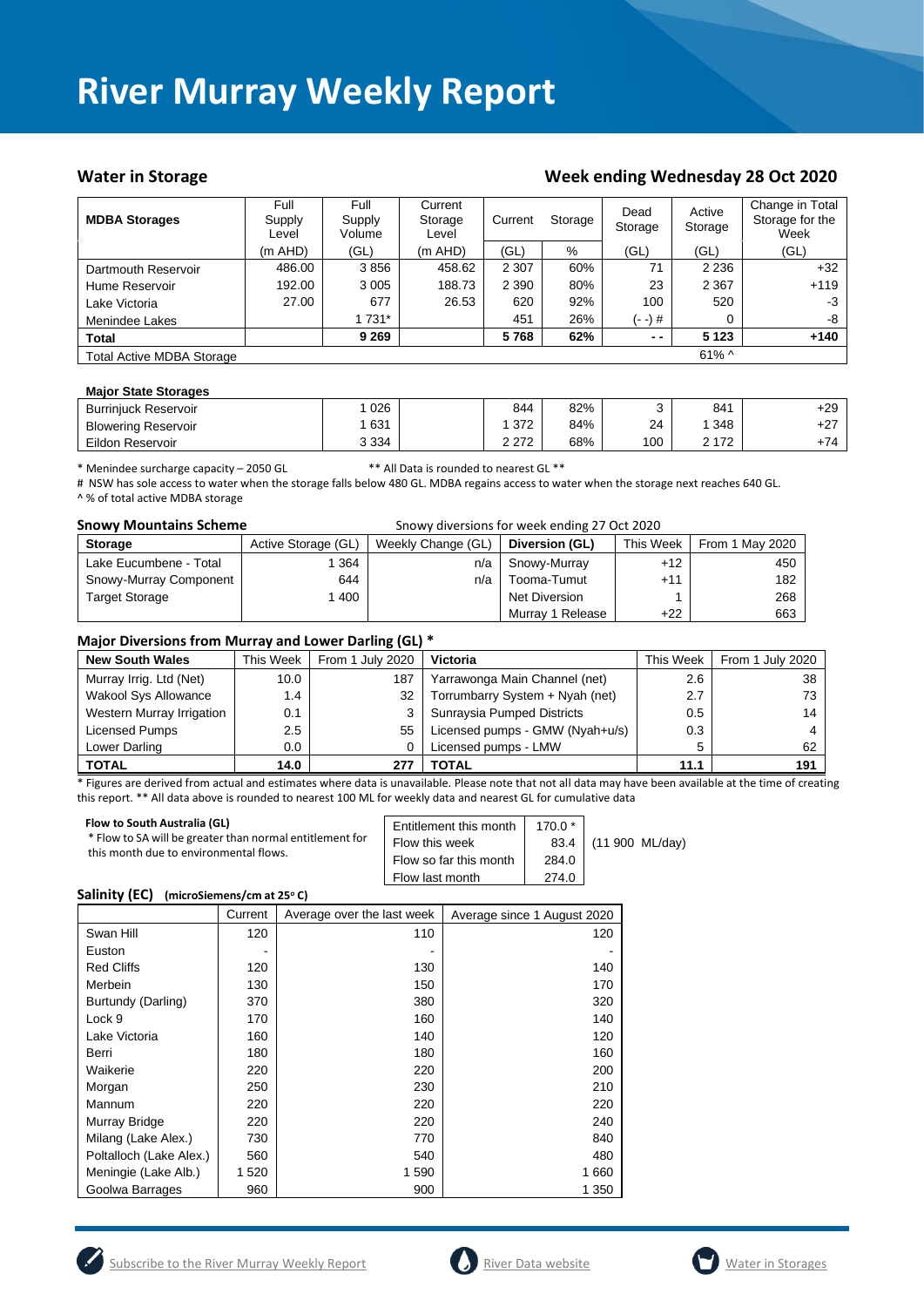

# **MURRAY-<br>DARLING**

#### River Levels and Flows **River Levels and Flows Week ending Wednesday 28 Oct 2020**

|                                | Minor Flood<br>Stage | Gauge | Height         | Flow     | Trend        | Average Flow this<br>Week | Average Flow last<br>Week |
|--------------------------------|----------------------|-------|----------------|----------|--------------|---------------------------|---------------------------|
|                                |                      | local | (m             |          |              |                           |                           |
| <b>River Murray</b>            | (m)                  | (m)   | AHD)           | (ML/day) |              | (ML/day)                  | (ML/day)                  |
| Khancoban                      |                      |       |                | 5760     | F            | 5 4 4 0                   | 6 180                     |
| Jingellic                      | 4.0                  | 2.80  | 209.32         | 14 980   | F            | 16 390                    | 13 290                    |
| Tallandoon (Mitta Mitta River) | 4.2                  | 1.79  | 218.68         | 1 5 3 0  | F            | 1670                      | 1 6 2 0                   |
| Heywoods                       | 5.5                  | 2.34  | 155.97         | 6010     | $\mathsf{R}$ | 2680                      | 3 4 0 0                   |
| <b>Doctors Point</b>           | 5.5                  | 2.53  | 151.00         | 9580     | ${\sf R}$    | 6670                      | 7 500                     |
| Albury                         | 4.3                  | 1.53  | 148.97         |          |              |                           |                           |
| Corowa                         | 4.6                  | 1.83  | 127.85         | 7 3 4 0  | R            | 6 2 1 0                   | 6 170                     |
| Yarrawonga Weir (d/s)          | 6.4                  | 2.26  | 117.30         | 15 090   | S            | 15 120                    | 14 840                    |
| Tocumwal                       | 6.4                  | 2.86  | 106.70         | 15 190   | S            | 15 110                    | 14 110                    |
| Torrumbarry Weir (d/s)         | 7.3                  | 3.71  | 82.25          | 12 170   | F            | 12 090                    | 12 650                    |
| Swan Hill                      | 4.5                  | 2.24  | 65.16          | 12 8 9 0 | $\mathsf{R}$ | 12 800                    | 12 3 50                   |
| <b>Wakool Junction</b>         | 8.8                  | 4.13  | 53.25          | 13 600   | S            | 13870                     | 11 920                    |
| Euston Weir (d/s)              | 9.1                  | 2.43  | 44.27          | 14 510   | F            | 14 390                    | 11 160                    |
| Mildura Weir (d/s)             |                      |       |                | 14 600   | F            | 13 270                    | 8510                      |
| Wentworth Weir (d/s)           | 7.3                  | 3.35  | 28.11          | 14 160   | $\mathsf{R}$ | 12 870                    | 7 9 0 0                   |
| <b>Rufus Junction</b>          |                      | 4.10  | 21.03          | 10 580   | F            | 10 930                    | 7920                      |
| Blanchetown (Lock 1 d/s)       |                      |       |                | 11 200   | R            | 9850                      | 6 5 6 0                   |
|                                |                      |       |                |          |              |                           |                           |
| <b>Tributaries</b>             |                      |       |                |          |              |                           |                           |
| Kiewa at Bandiana              | 2.8                  | 2.47  | 155.70         | 2870     | F            | 3590                      | 3840                      |
| Ovens at Wangaratta            | 11.9                 | 10.10 | 147.78         | 7 1 7 0  | F            | 8640                      | 10 510                    |
| Goulburn at McCoys Bridge      | 9.0                  | 2.70  | 94.12          | 3 2 5 0  | F            | 4 6 5 0                   | 6870                      |
| Edward at Stevens Weir (d/s)   | 5.5                  | 2.31  | 82.09          | 2 4 9 0  | F            | 2 1 9 0                   | 1 4 2 0                   |
| <b>Edward at Liewah</b>        |                      | 2.09  | 57.47          | 1 3 8 0  | $\mathsf{R}$ | 1 0 8 0                   | 1 0 6 0                   |
| Wakool at Stoney Crossing      |                      | 1.46  | 54.95          | 570      | F            | 540                       | 460                       |
| Murrumbidgee at Balranald      | 5.0                  | 1.56  | 57.52          | 1 1 4 0  | R            | 1 200                     | 1 3 5 0                   |
| Barwon at Mungindi             | 6.1                  | 3.12  | ٠              | 0        | F            | 20                        | 70                        |
| Darling at Bourke              | 9.0                  | 4.00  | $\blacksquare$ | 60       | F            | 140                       | 240                       |
| Darling at Burtundy Rocks      |                      | 0.78  | $\blacksquare$ | 280      | R            | 260                       | 240                       |
|                                |                      |       |                |          |              |                           |                           |

Natural Inflow to Hume 20 500

(i.e. Pre Dartmouth & Snowy Mountains scheme)

**Weirs and Locks** Pool levels above or below Full Supply Level (FSL)

| <b>Murray</b>      | FSL (m AHD) | u/s      | d/s            |                       | FSL (m AHD) | u/s      | d/s      |
|--------------------|-------------|----------|----------------|-----------------------|-------------|----------|----------|
| Yarrawonga         | 124.90      | $-0.17$  | $\blacksquare$ | No. 7 Rufus River     | 22.10       | $+0.12$  | $+1.79$  |
| No. 26 Torrumbarry | 86.05       | $-0.00$  | $\blacksquare$ | No. 6 Murtho          | 19.25       | $+0.09$  | $-25.30$ |
| No. 15 Euston      | 47.60       | $-0.02$  | $\blacksquare$ | No. 5 Renmark         | 16.30       | $+0.25$  | $-22.20$ |
| No. 11 Mildura     | 34.40       | $+0.04$  | $+0.56$        | No. 4 Bookpurnong     | 13.20       | $-22.20$ | $-18.80$ |
| No. 10 Wentworth   | 30.80       | $-39.80$ | $+0.71$        | No. 3 Overland Corner | 9.80        | $-18.80$ | $-15.10$ |
| No. 9 Kulnine      | 27.40       | $+0.03$  | $+0.32$        | No. 2 Waikerie        | 6.10        | $+0.20$  | $-12.20$ |
| No. 8 Wangumma     | 24.60       | $+0.09$  | $+0.52$        | No. 1 Blanchetown     | 3.20        | $+0.15$  | $-9.75$  |

#### **Lower Lakes FSL = 0.75 m AHD**

Lake Alexandrina average level for the past 5 days (m AHD)  $\vert$  0.84

| <b>Barrages</b>       |              | <b>Fishways at Barrages</b> |            |           |                        |                        |                            |  |  |
|-----------------------|--------------|-----------------------------|------------|-----------|------------------------|------------------------|----------------------------|--|--|
|                       | Openings     | Level (m AHD)               | No. Open   | Rock Ramp | <b>Vertical Slot 1</b> | <b>Vertical Slot 2</b> | <b>Dual Vertical Slots</b> |  |  |
| Goolwa                | 128 openings | 0.83                        |            |           | Open                   | Open                   |                            |  |  |
| Mundoo                | 26 openings  | 0.81                        | All closed |           |                        |                        | Open                       |  |  |
| <b>Hunters Creek</b>  |              | ۰                           |            |           | Open                   | -                      |                            |  |  |
| <b>Boundary Creek</b> | 6 openings   | ۰                           |            |           | Open                   | -                      |                            |  |  |
| Ewe Island            | 111 gates    | ۰                           | All closed |           |                        |                        | Open                       |  |  |
| Tauwitchere           | 322 gates    | 0.82                        | 10         | Open      | Closed                 | Open                   |                            |  |  |

AHD = Level relative to Australian Height Datum, i.e. height above sea level